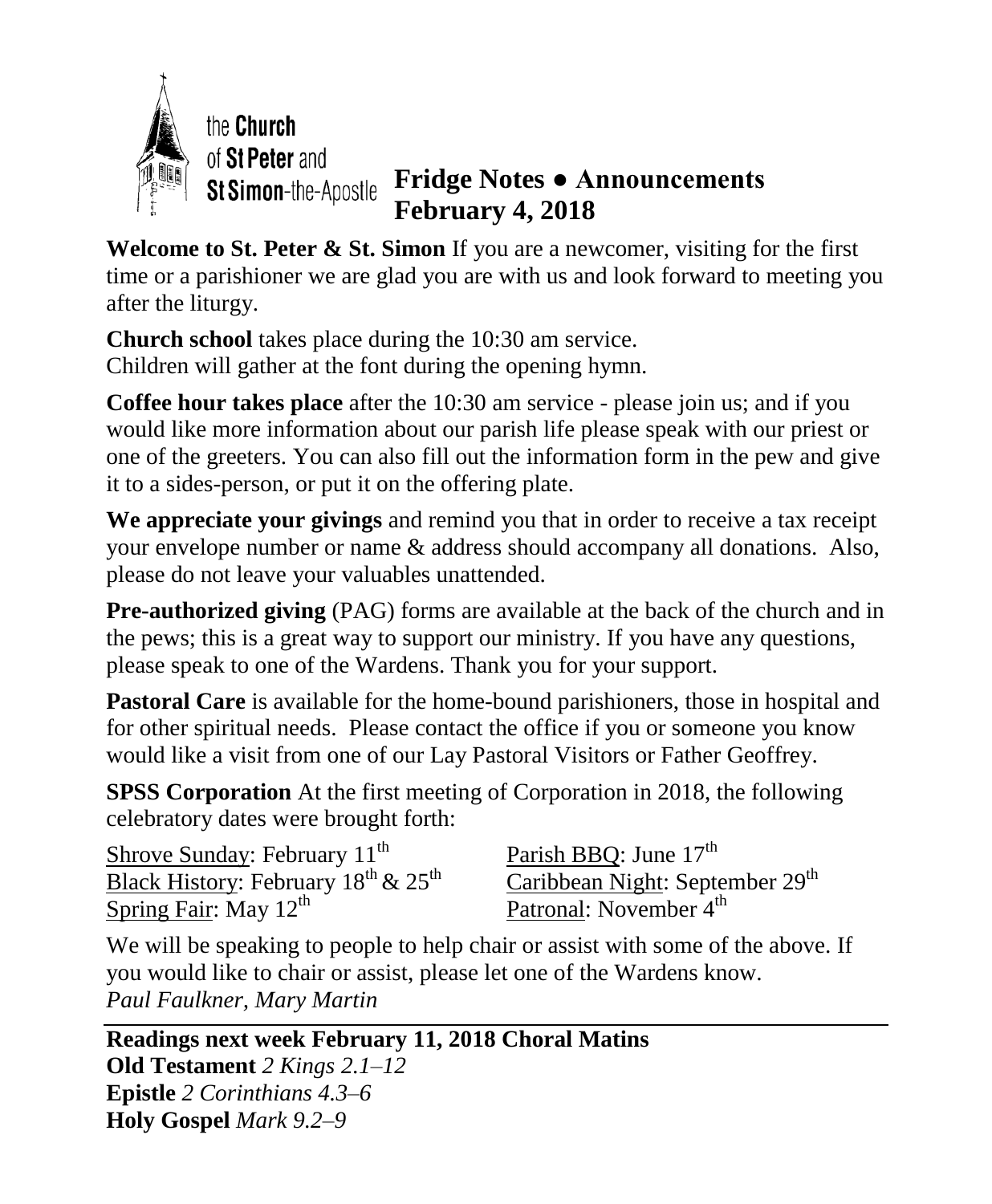## **THIS WEEK AT ST PETER & ST SIMON**

**Wednesday, February 7:** Feria

 11 am – Holy Eucharist with Anointing for Healing (in the Chapel) **Sunday, February 11:** The Last Sunday after the Epiphany 8:30 am Holy Eucharist celebrated from The *BCP* 9:30 am Coffee & Conversation discussing the readings of the day. 10:30 am Choral Matins **Wednesday, February 14:** 7 pm Solemn Eucharist & Imposition of Ashes **Sunday, February 25:** Annual Vestry **Tuesday, February 27:** 7 pm Stewardship Team Orientation **Sunday, March 4:** 4 pm Lent 3 Choral Evensong **Sunday, March 18:** 4 pm Lent 5 Music, Readings and Prayer **Last Tuesday of every Month:** 6 pm Candlelight Evening Prayer Service

**Holy Land Pilgrimage:** February 4 – 15, 2018. While we are away on pilgrimage to the Holy Land the Reverend Jennifer Matthews is Priest-in-Charge of the parish. Please refer pastoral concerns to the Church office and/or contact Jennifer directly. Her telephone number is 647.546.0580. Thank you Jennifer for assisting us! *Geoffrey+*

## **Spiritual Development and Discipleship**

This year we will have two study sessions during Lent.

- At the invitation of the Archbishop we will join with parishes across the Diocese in a programme called *"Meeting Jesus in the Gospel of John",* a Lenten journey created by the Society of St. John the Evangelist in Boston offered to help us renew our relationship with the crucified and risen Christ. There is a nominal cost of \$5 for the work booklets. Sessions at St. Peter and St. Simon will take place on Sunday February 18, March 4, 11 and 18 following the 10:30 service (with a light lunch). We will also have two joint sessions with the Fr Greg Carpenter and the people of St. Jude, Wexford on Saturday March 10 & 24. 10 am -1230 pm. Locations for these two sessions are still to be confirmed.
- We will also have a Book Study, reading together "*Being Disciples, Essentials of the Christian Life"*, by Rowan Williams. Tuesday, February 20, March 6, 13, 20 – Light Supper at 6.15 pm with the study from  $7 -$ 8.30 pm.

The sign-up sheet for both these sessions is in the Lobby of the Church.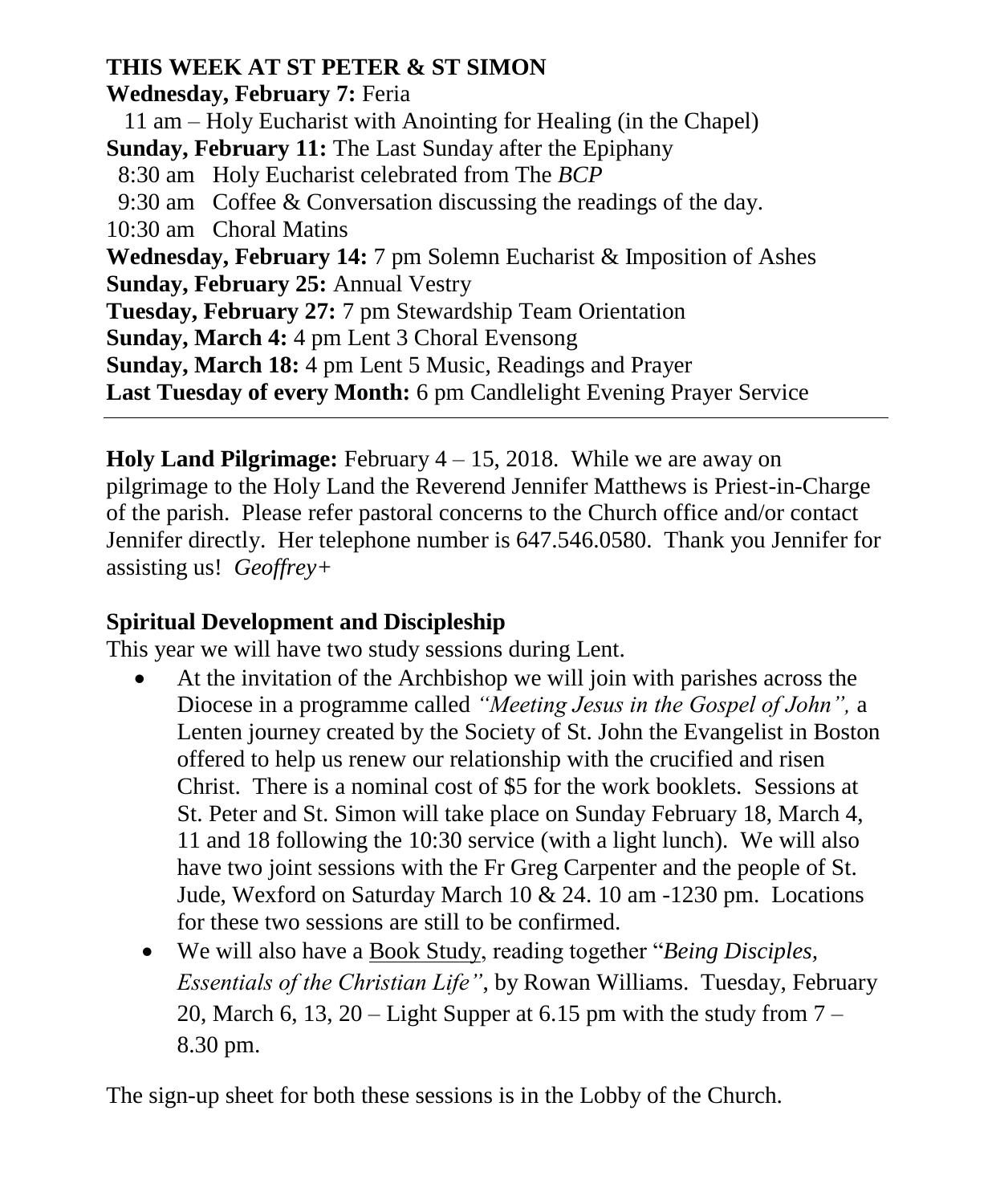## **Lent & Holy Week**

*Lent 3-March 4:* Choral Evensong at 4 pm *Lent 5 - March 18*  "A Lenten Meditation through Music, Readings & Prayer" *Palm Sunday - March 25:* Services at 8.30 and 10.30 am *Maundy Thursday – March 29:* Service at 7 pm *Good Friday – March 30* Ecumenical Walk at 8.00 am/The Solemn Liturgy at 10.30 am *Holy Saturday – March 31:* The Great Vigil at 8 pm *Easter Day – April 1*: Services at 8.30 and 10.30 am *We will welcome the Right Reverend Michael Bedford-Jones to celebrate and preach.*

**Vestry Report** Please submit Vestry report no later than February 14, 2018.

**The Annual Vestry Meeting of the parish is Sun. Feb. 25, 2018.** The Vestry list of members eligible to vote at the meeting is posted in the parish hall on the bulletin board as well as on the easel in the Narthex. Please check that your name is entered as an eligible voting member. According to Canon 14.6, persons entitled to vote at Vestry must be 16 years old who have been members of and worshippers with the congregation of St. Peter and St. Simon-the-Apostle for a minimum of three months prior to the Vestry. The Canon also states that a member be a parishioner at one church only, and voting at only one Vestry. If your name is missing from the list or incorrectly listed, please feel free to write or correct your name directly on the list in the parish hall or Narthex, or, email Colin Bird at birdmanis@rogers.com. You can also speak to the members of the parish tribunal who are the Wardens, the Rector and the elected members, Ted Robinson and Colin Bird.

**Church School** An important focus for us in 2018 is growing our Sunday Church School for children. I am inviting those interested in the spiritual formation of our children to a meeting on Sunday, February  $18<sup>th</sup>$  at 12:30 pm here at the Church. Parents with young children and people willing to serve on a team of teachers are encouraged to join us. Please RSVP to Vanessa in the office: [office@stsimons.ca](mailto:office@stsimons.ca) or 416-923-8714 ext. 201. Also, don't hesitate to speak with me if you have any questions. Thank you. *Geoffrey+*